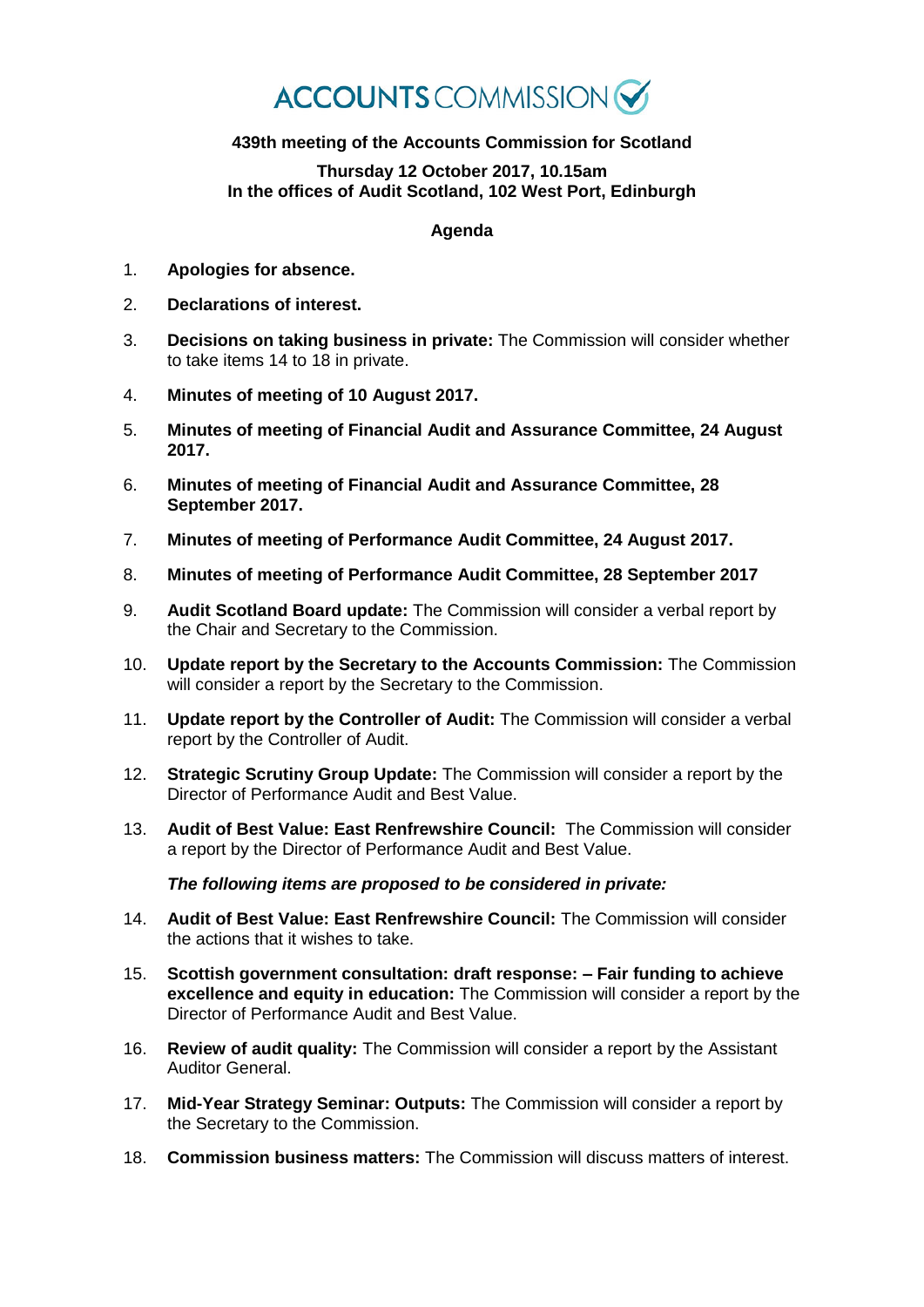- \* It is proposed that items 14 to 18 be considered in private because:
	- Item 14 requires the Commission to consider actions in relation to a report by the Controller of Audit. The Commission is then obliged by statute to inform the council in question of its decision, which the Commission does before making the decision public.
	- Item 15 proposes a draft response to a consultation, which may include confidential policy matters that the Commission would wish to discuss in private before publishing its response.
	- Item 16 proposes a report from the Assistant Auditor General on the quality of audit, in relation to which the Commission may wish to discuss confidential audit matters with the author.
	- Item 17 presents outputs from the Commission's private Mid-Year Strategy Seminar which may include confidential policy matters that the Commission would wish to discuss in private before proceeding.
	- Item 18 may be required if there are any confidential matters that require to be discussed outwith the public domain. The Chair will inform the meeting in public at the start of the meeting if this item is required and what it covers.